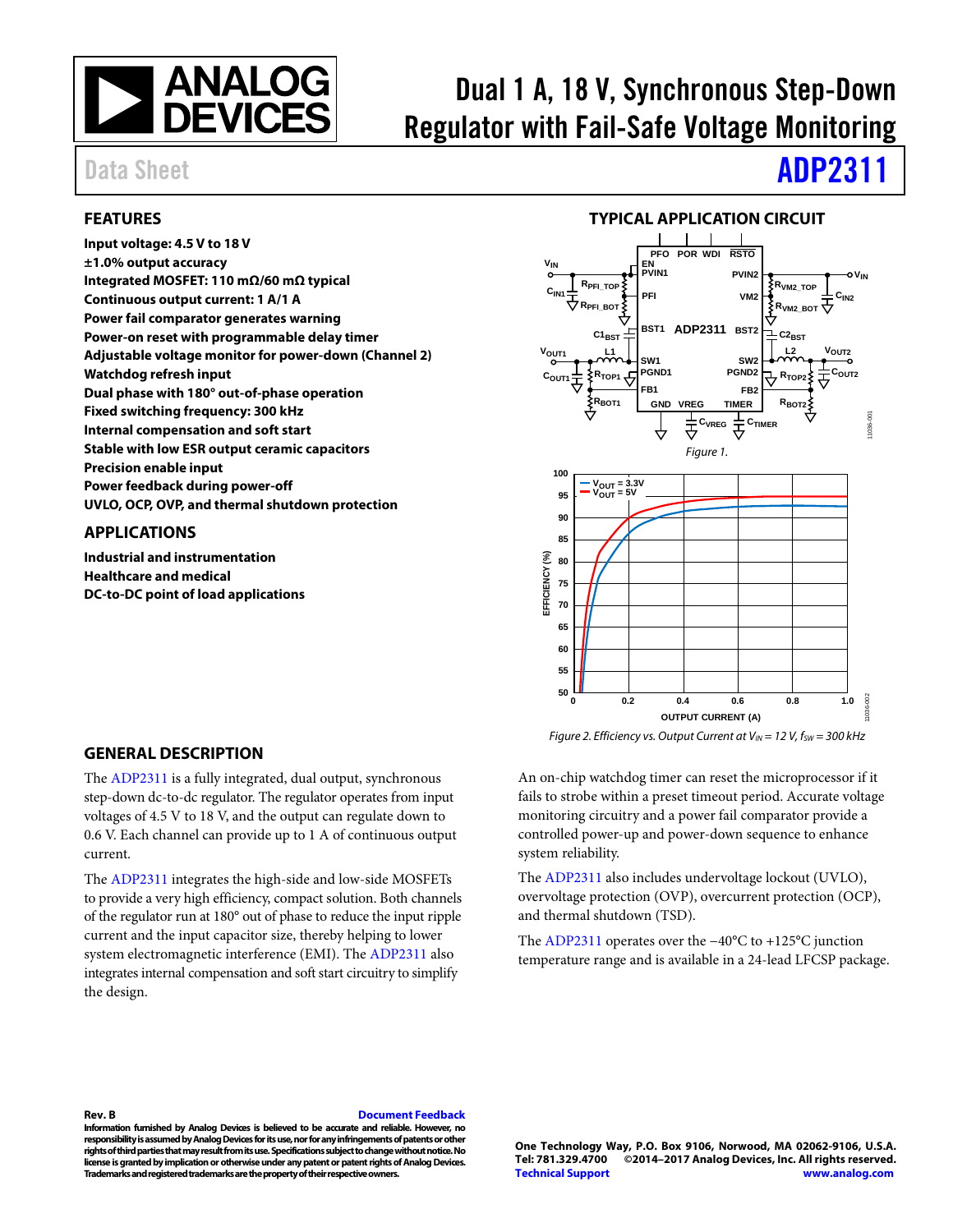# **TABLE OF CONTENTS**

### <span id="page-1-0"></span>**REVISION HISTORY**

| $8/2017$ —Rev. A to Rev. B |  |
|----------------------------|--|
|                            |  |
|                            |  |

3/2014-Revision A: Initial Version

| Peak Current-Limit and Short-Circuit Protection  13 |
|-----------------------------------------------------|
|                                                     |
|                                                     |
|                                                     |
|                                                     |
|                                                     |
|                                                     |
|                                                     |
|                                                     |
|                                                     |
|                                                     |
|                                                     |
|                                                     |
|                                                     |
|                                                     |
|                                                     |
|                                                     |
|                                                     |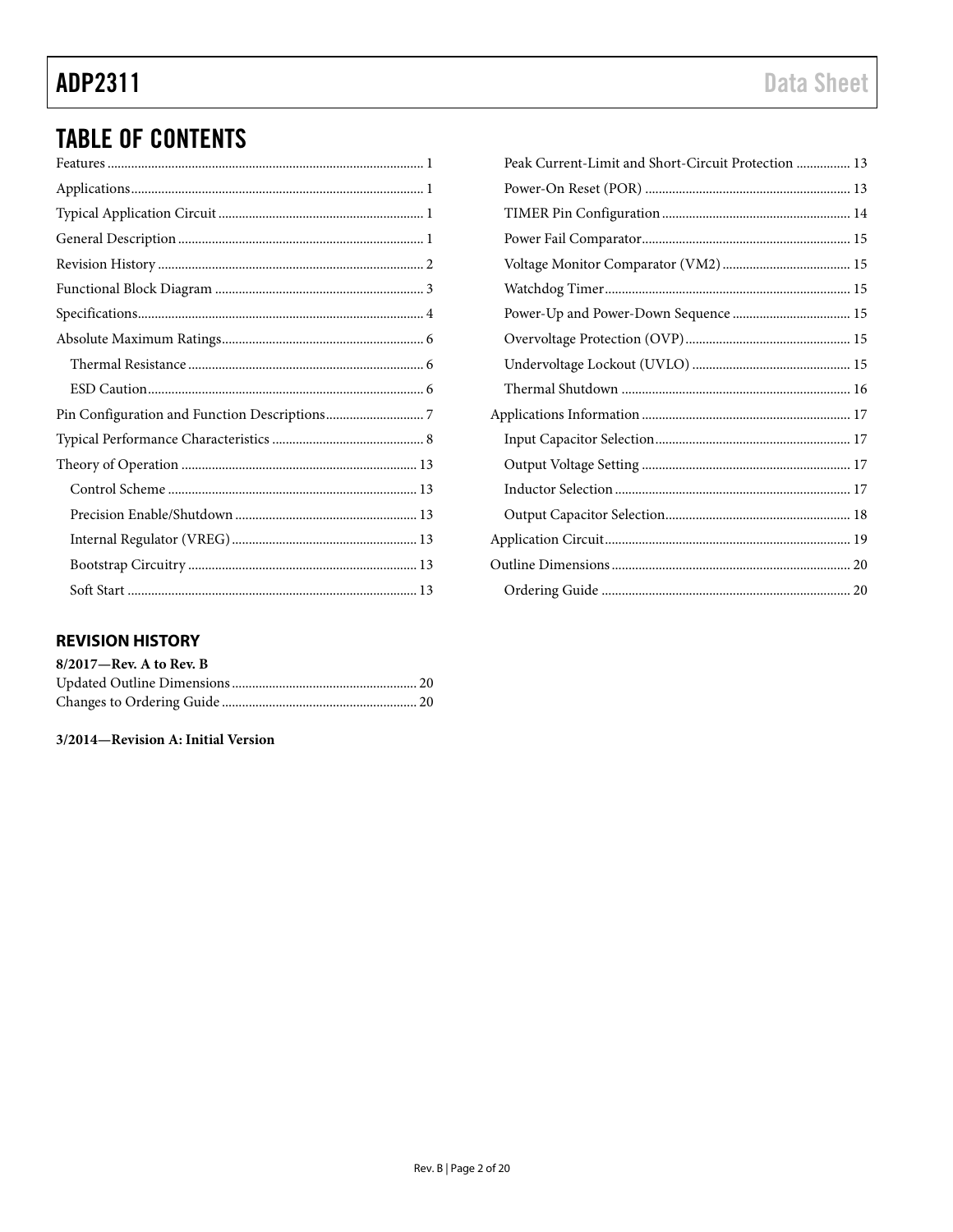## <span id="page-2-0"></span>FUNCTIONAL BLOCK DIAGRAM



*Figure 3.*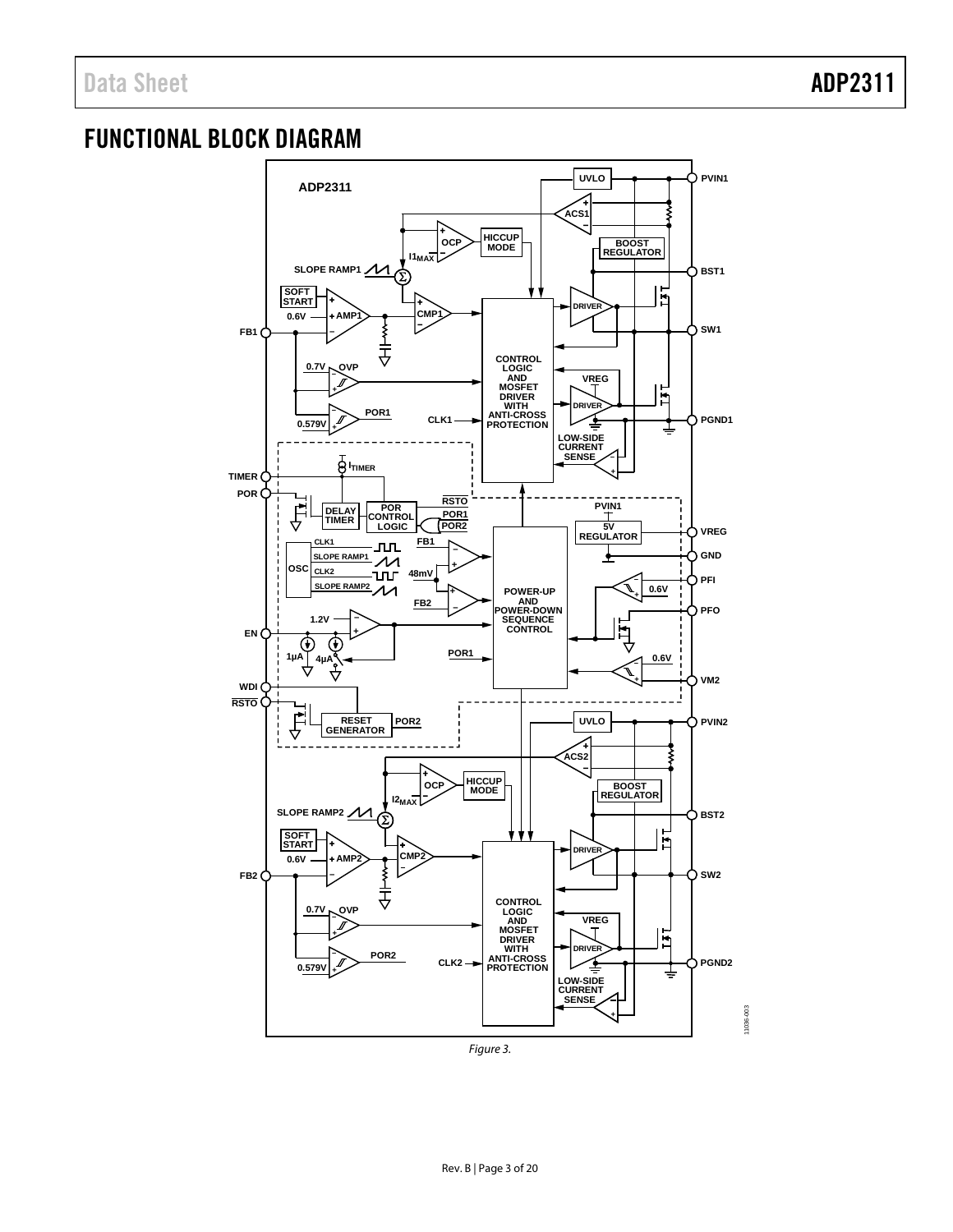# <span id="page-3-0"></span>**SPECIFICATIONS**

PVIN1 = PVIN2 = 12 V, T<sub>J</sub> =  $-40^{\circ}$ C to +125°C, unless otherwise noted.

### **Table 1.**

| <b>Parameter</b>                     | Symbol                     | <b>Test Conditions/Comments</b>         | Min   | <b>Typ</b> | <b>Max</b>   | Unit      |
|--------------------------------------|----------------------------|-----------------------------------------|-------|------------|--------------|-----------|
| <b>POWER INPUT</b>                   |                            | PVIN1, PVIN2 pins                       |       |            |              |           |
| Power Input Voltage Range            | <b>V</b> <sub>PVIN</sub>   |                                         | 4.5   |            | 18           | V         |
| Quiescent Current (PVIN1 + PVIN2)    | Ιo                         | No switching, $FB1 = FB2 = 0.65 V$      |       | 1.2        | 1.5          | mA        |
| Shutdown Current (PVIN1 + PVIN2)     | <b>I</b> SHDN              | $EN = GND$                              |       | 10         | 20           | μA        |
| PVINx Undervoltage Lockout Threshold |                            |                                         |       |            |              |           |
| <b>PVINx Rising</b>                  |                            |                                         |       | 4.2        | 4.5          | V         |
| <b>PVINx Falling</b>                 |                            |                                         | 3.5   | 3.7        |              | v         |
| <b>FEEDBACK</b>                      |                            | FB1, FB2 pins                           |       |            |              |           |
| FBx Regulation Voltage               | $V_{FB}$                   | $T_J = 0$ °C to +85°C                   | 0.594 | 0.6        | 0.606        | v         |
|                                      |                            | $T_J = -40^{\circ}C$ to $+125^{\circ}C$ | 0.591 | 0.6        | 0.609        | v         |
| <b>FBx Bias Current</b>              | <b>IFB</b>                 |                                         |       | 0.01       | 0.1          | μA        |
| <b>INTERNAL REGULATOR</b>            |                            | VREG pin                                |       |            |              |           |
| <b>VREG Voltage</b>                  |                            |                                         | 4.7   | 5          | 5.3          | v         |
| Dropout Voltage                      |                            | $I_{VREG} = 5 \text{ mA}$               |       | 300        |              | mV        |
| <b>Regulator Current Limit</b>       |                            |                                         | 30    | 50         | 70           | mA        |
| MOSFET ON RESISTANCE                 | R <sub>DSON</sub>          | Pin to pin measurements                 |       |            |              |           |
| High-Side On Resistance              |                            | $V_{BST}$ to $V_{SW} = 5 V$             |       | 110        | 158          | $m\Omega$ |
| Low-Side On Resistance               |                            | $VREG = 5V$                             |       | 60         | 90           | $m\Omega$ |
| <b>CURRENT LIMIT</b>                 |                            |                                         |       |            |              |           |
| High-Side Peak Current Limit         |                            |                                         | 1.6   | 2          | 2.4          | Α         |
| Low-Side Source Current Limit        |                            |                                         | 1.9   | 2.6        | 3.1          | Α         |
| Low-Side Sink Current Limit          |                            |                                         | 0.5   | 1          |              | Α         |
| Hiccup Time                          |                            |                                         |       | 4096       |              | Cycles    |
| <b>SWITCH NODE</b>                   |                            | SW1, SW2 pins                           |       |            |              |           |
| SWx Minimum On Time                  | <b>t</b> <sub>MIN</sub> ON | $Isw = 0.5 A$                           |       | 100        |              | ns        |
| SWx Minimum Off Time                 | t <sub>MIN_OFF</sub>       |                                         |       | 165        |              | ns        |
| PWM SWITCHING FREQUENCY              | $f_{SW}$                   |                                         | 250   | 300        | 350          | kHz       |
| SOFT START TIME                      | tss                        |                                         |       | 512        |              | Cycles    |
| <b>ENABLE</b>                        |                            | EN pin                                  |       |            |              |           |
| <b>EN Rising Threshold</b>           |                            |                                         |       | 1.2        | 1.28         | v         |
| <b>EN Falling Threshold</b>          |                            |                                         | 1.02  | 1.1        |              | v         |
| <b>EN Source Current</b>             |                            | EN voltage below falling threshold      |       | 5          |              | μA        |
|                                      |                            | EN voltage above rising threshold       |       | 1          |              | μA        |
| POWER-ON RESET                       |                            | POR pin                                 |       |            |              |           |
| Power-On Reset Threshold             |                            | Falling threshold (VFB1 and VFB2)       | 93.5  | 95         | 96.5         | $\%$      |
| Power-On Reset Hysteresis            |                            |                                         |       | 1.5        |              | $\%$      |
| Power-On Reset Default Deglitch Time |                            |                                         |       | 1.7        |              | ms        |
| POR Leakage Current                  |                            | $V_{POR} = 5 V$                         |       | 0.1        | $\mathbf{1}$ | μA        |
| POR Output Low Voltage               |                            | $I_{POR} = 1$ mA                        |       | 65         | 90           | mV        |
| POWER FAIL INPUT AND OUTPUT          |                            | PFI and PFO pins                        |       |            |              |           |
| Power Fail Input Threshold           | $V_{\rm PFI}$              | Rising threshold                        | 0.591 | 0.6        | 0.609        | $\vee$    |
| Power Fail Input Hysteresis          | VPFI_HYST                  |                                         |       | 25         | 33           | mV        |
| Power Fail Deglitch Time             |                            |                                         |       | 8          |              | Cycles    |
| PFI Leakage Current                  |                            | $V_{\text{PFI}} = 1.2 V$                |       | 10         | 50           | nA        |
| PFO Leakage Current                  |                            | $VPRO = 5 V$                            |       | 0.1        | $\mathbf{1}$ | μA        |
| PFO Output Low Voltage               |                            | $IPPO = 1 mA$                           |       | 65         | 90           | mV        |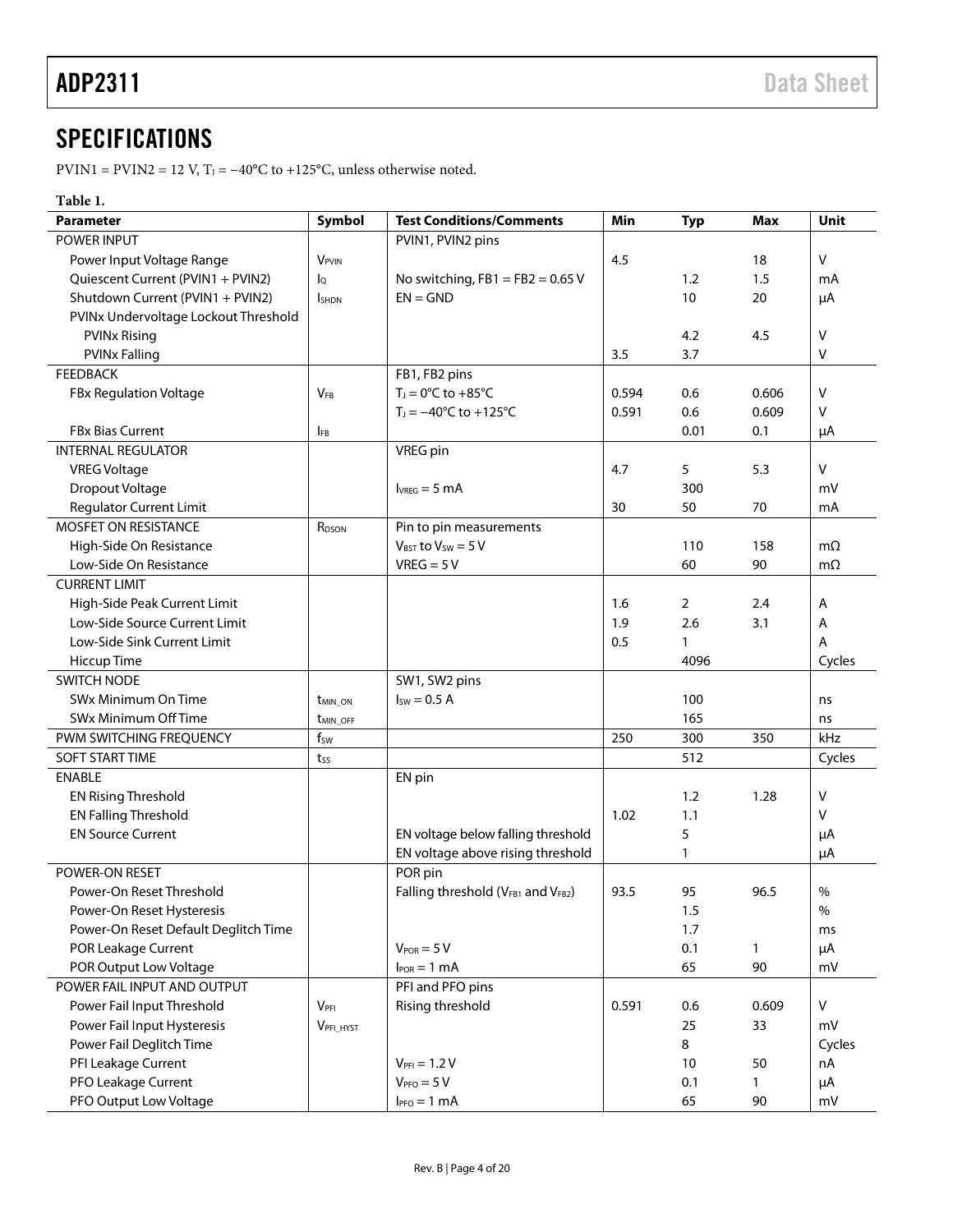# Data Sheet **ADP2311**

| <b>Parameter</b>                  | Symbol          | <b>Test Conditions/Comments</b> | Min   | <b>Typ</b> | <b>Max</b> | Unit         |
|-----------------------------------|-----------------|---------------------------------|-------|------------|------------|--------------|
| <b>VOLTAGE MONITOR COMPARATOR</b> |                 | VM <sub>2</sub> pin             |       |            |            |              |
| VM2 Input Threshold               |                 | Falling threshold               | 0.585 | 0.6        | 0.615      | $\vee$       |
| VM2 Input Hysteresis              |                 |                                 |       | 50         | 65         | mV           |
| VM2 Leakage Current               |                 |                                 |       | 10         | 50         | nA           |
| POR TIMER                         |                 | <b>TIMER</b> pin                |       |            |            |              |
| TIMER Pin Pull-Up Current         |                 |                                 |       | 3          |            | μA           |
| <b>WATCHDOG</b>                   |                 | WDI and RSTO pins               |       |            |            |              |
| <b>Reset Threshold Voltage</b>    |                 | Senses V <sub>FB2</sub>         | 93.5  | 95         | 96.5       | $\%$         |
| Reset Threshold Hysteresis        |                 |                                 |       | 1.5        |            | $\%$         |
| <b>Reset Timeout Period</b>       | t <sub>RP</sub> |                                 | 0.883 | 1          | 1.17       | ms           |
| Watchdog Timeout Period           | t <sub>wp</sub> | See the Ordering Guide          |       |            |            |              |
| Option 1                          |                 |                                 | 83    | 100        | 117        | ms           |
| Option 2                          |                 |                                 | 41    | 50         | 58         | ms           |
| Option 3                          |                 |                                 | 125   | 150        | 175        | ms           |
| Option 4                          |                 |                                 | 167   | 200        | 233        | ms           |
| <b>WDI Pulse Width</b>            |                 |                                 | 80    |            |            | ns           |
| WDI Input High Voltage            |                 |                                 | 1.2   |            |            | v            |
| <b>WDI Input Low Voltage</b>      |                 |                                 |       |            | 0.4        | v            |
| RSTO Output Low Voltage           |                 | $I_{\overline{RSTO}} = 1$ mA    |       | 65         | 90         | mV           |
| RSTO Leakage Current              |                 | $V_{\overline{RSTO}} = 5 V$     |       | 0.1        | 1          | μA           |
| <b>THERMAL</b>                    |                 |                                 |       |            |            |              |
| <b>Thermal Shutdown Threshold</b> |                 |                                 |       | 150        |            | $^{\circ}$ C |
| Thermal Shutdown Hysteresis       |                 |                                 |       | 15         |            | °C           |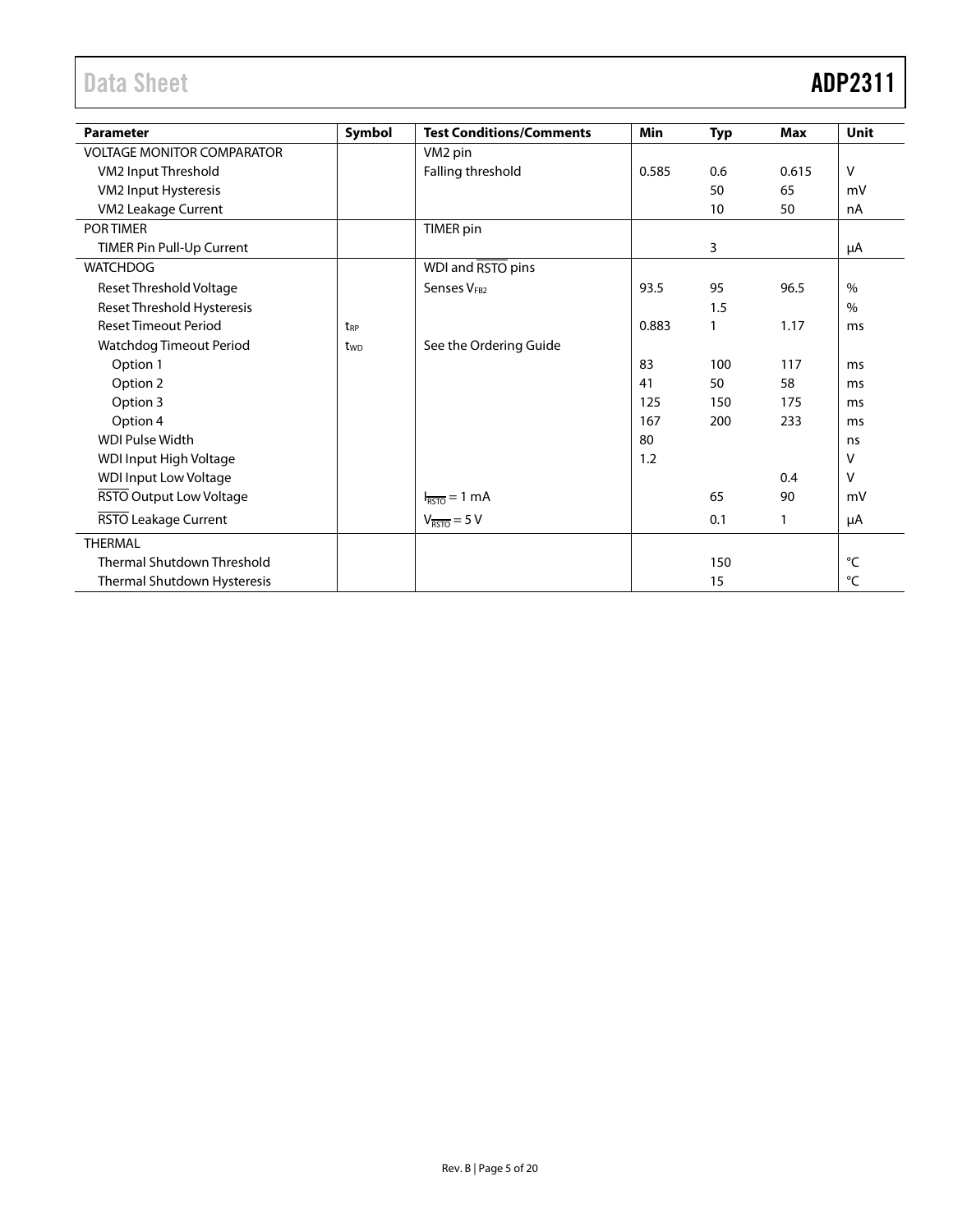## <span id="page-5-0"></span>ABSOLUTE MAXIMUM RATINGS

### **Table 2.**

| <b>Parameter</b>                                  | Rating                              |
|---------------------------------------------------|-------------------------------------|
| PVIN1, PVIN2, EN                                  | $-0.3$ V to $+20$ V                 |
| <b>SW1, SW2</b>                                   | $-1 V$ to $+20 V$                   |
| BST1, BST2                                        | $V_{sw} + 6V$                       |
| FB1, FB2, WDI, RSTO, VM2, TIMER,<br>POR, PFO, PFI | $-0.3$ V to $+6$ V                  |
| VRFG                                              | $-0.3$ V to $+6$ V                  |
| PGNDx to GND                                      | $-0.3$ V to $+0.3$ V                |
| Operating Temperature Range<br>(Junction)         | $-40^{\circ}$ C to $+125^{\circ}$ C |
| Storage Temperature Range                         | $-65^{\circ}$ C to $+150^{\circ}$ C |
| Soldering Conditions                              | JEDEC J-STD-020                     |

<span id="page-5-1"></span>Stresses at or above those listed under Absolute Maximum Ratings may cause permanent damage to the product. This is a stress rating only; functional operation of the product at these or any other conditions above those indicated in the operational section of this specification is not implied. Operation beyond the maximum operating conditions for extended periods may affect product reliability.

### **THERMAL RESISTANCE**

 $\theta_{JA}$  is specified for the worst-case conditions, that is, a device soldered in a circuit board for surface-mount packages.  $\theta_{JA}$  is measured using natural convection on a JEDEC 4-layer board with the exposed pad soldered to the printed circuit board (PCB) and with thermal vias.

### **Table 3. Thermal Resistance**

| Package Type     | σJΑ | θĸ  |      |
|------------------|-----|-----|------|
| 24-Lead LFCSP WQ |     | .64 | °C/W |

### <span id="page-5-2"></span>**ESD CAUTION**



ESD (electrostatic discharge) sensitive device. Charged devices and circuit boards can discharge without detection. Although this product features patented or proprietary protection circuitry, damage may occur on devices subjected to high energy ESD. Therefore, proper ESD precautions should be taken to avoid performance degradation or loss of functionality.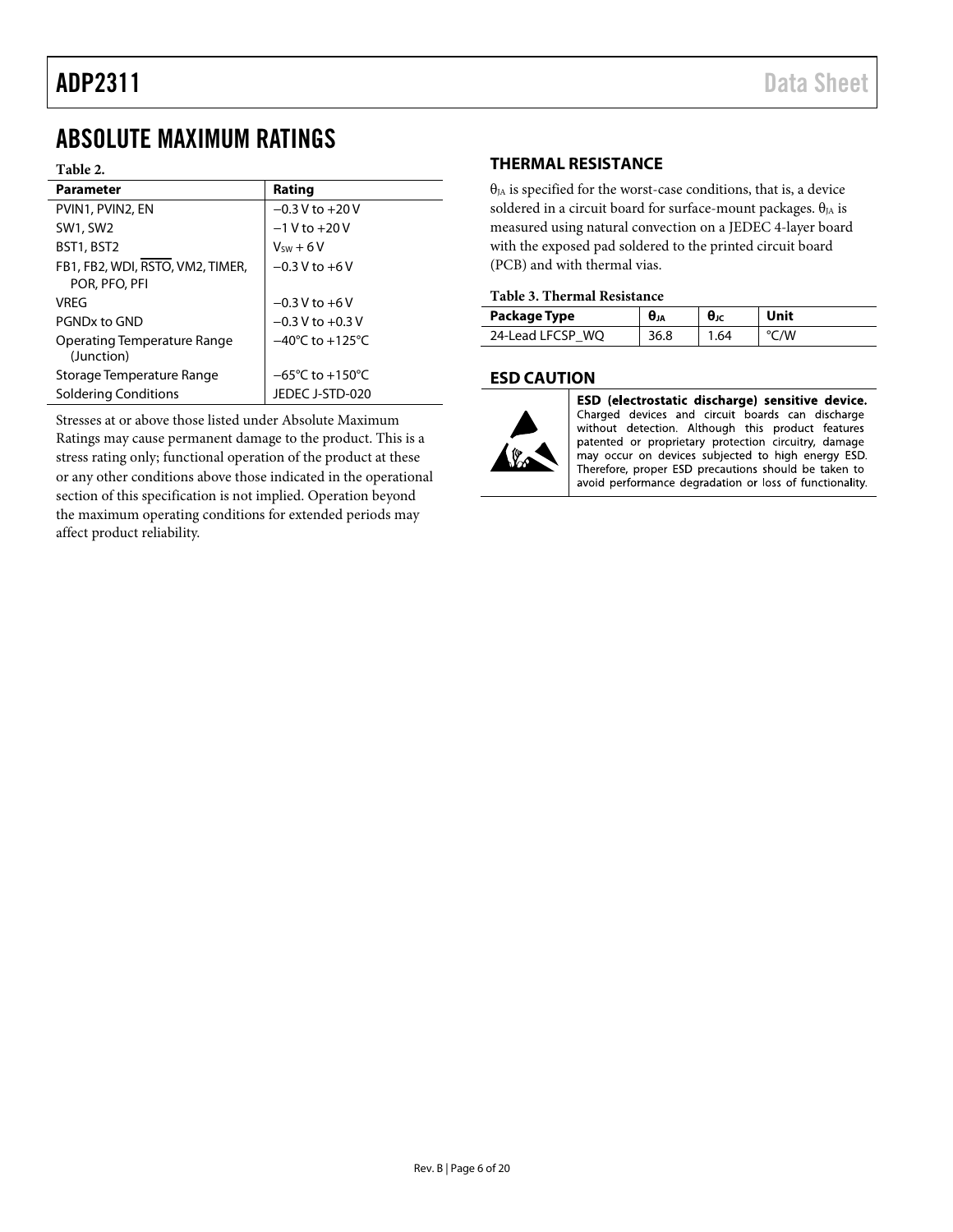# <span id="page-6-0"></span>PIN CONFIGURATION AND FUNCTION DESCRIPTIONS



### **Table 4. Pin Function Descriptions**

| Pin No.        | <b>Mnemonic</b>   | <b>Description</b>                                                                                                                                                                                                                                       |
|----------------|-------------------|----------------------------------------------------------------------------------------------------------------------------------------------------------------------------------------------------------------------------------------------------------|
| $\mathbf{1}$   | <b>GND</b>        | Analog Ground. Connect this pin to the ground plane.                                                                                                                                                                                                     |
| $\overline{2}$ | <b>VREG</b>       | Internal 5 V Regulator Output. The IC control circuits are powered from this voltage. Place a 1 µF ceramic<br>capacitor between VREG and GND.                                                                                                            |
| 3              | <b>TIMER</b>      | POR Sequence Selection and Delay Time Setting. This pin is used to set the POR sequence and delay time (see<br>the TIMER Pin Configuration section).                                                                                                     |
| 4              | PFI               | Power Fail Comparator Input. Connect an external resistor divider from PVIN2 to PFI to monitor the input voltage.<br>When the PFI voltage falls below the threshold voltage, the PFO pin is pulled low.                                                  |
| 5              | <b>PFO</b>        | Power Fail Output (Open Drain).                                                                                                                                                                                                                          |
| 6              | <b>POR</b>        | Power-On Reset Output (Open Drain).                                                                                                                                                                                                                      |
| 7              | FB <sub>2</sub>   | Feedback Voltage Sense Input for Channel 2. Connect this pin to a resistor divider from the Channel 2 output<br>Voltage, Vout2.                                                                                                                          |
| 8              | <b>RSTO</b>       | Watchdog Output (Open Drain). The RSTO pin goes low if the internal watchdog timer times out because of<br>inactivity on the WDI input.                                                                                                                  |
| 9              | <b>WDI</b>        | Watchdog Input. If WDI remains high or low for longer than the watchdog timeout period, the watchdog output,<br>RSTO, goes low. The timer is reset with each transition at the WDI input; a high to low or low to high transition<br>clears the counter. |
| 10             | PVIN <sub>2</sub> | Power Input for Channel 2. Connect PVIN2 to the input power source, and connect a bypass capacitor between<br>this pin and PGND2.                                                                                                                        |
| 11, 12         | SW <sub>2</sub>   | Switch Node for Channel 2.                                                                                                                                                                                                                               |
| 13, 14         | PGND <sub>2</sub> | Power Ground for Channel 2.                                                                                                                                                                                                                              |
| 15             | BST <sub>2</sub>  | Supply Rail for the Gate Drive of Channel 2. Place a 0.1 µF capacitor between SW2 and BST2.                                                                                                                                                              |
| 16             | BST1              | Supply Rail for the Gate Drive of Channel 1. Place a 0.1 µF capacitor between SW1 and BST1.                                                                                                                                                              |
| 17, 18         | PGND1             | Power Ground for Channel 1.                                                                                                                                                                                                                              |
| 19, 20         | SW1               | Switch Node for Channel 1.                                                                                                                                                                                                                               |
| 21             | PVIN1             | Power Input for Channel 1. Connect PVIN1 to the input power source, and connect a bypass capacitor between<br>this pin and PGND1.                                                                                                                        |
| 22             | EN                | Precision Enable Input. An external resistor divider can be used to set the turn-on threshold. If the enable pin is<br>not used, connect EN to PVINx.                                                                                                    |
| 23             | VM <sub>2</sub>   | Voltage Monitor Comparator Input. Connect an external resistor divider from PVIN2 to VM2 to monitor the<br>input voltage. During the power-down sequence, Channel 2 turns off when the VM2 voltage falls below the<br>threshold voltage.                 |
| 24             | FB1               | Feedback Voltage Sense Input for Channel 1. Connect this pin to a resistor divider from the Channel 1 output<br>Voltage, Vout1.                                                                                                                          |
|                | <b>EP</b>         | Exposed Pad. Solder the exposed pad to an external GND plane.                                                                                                                                                                                            |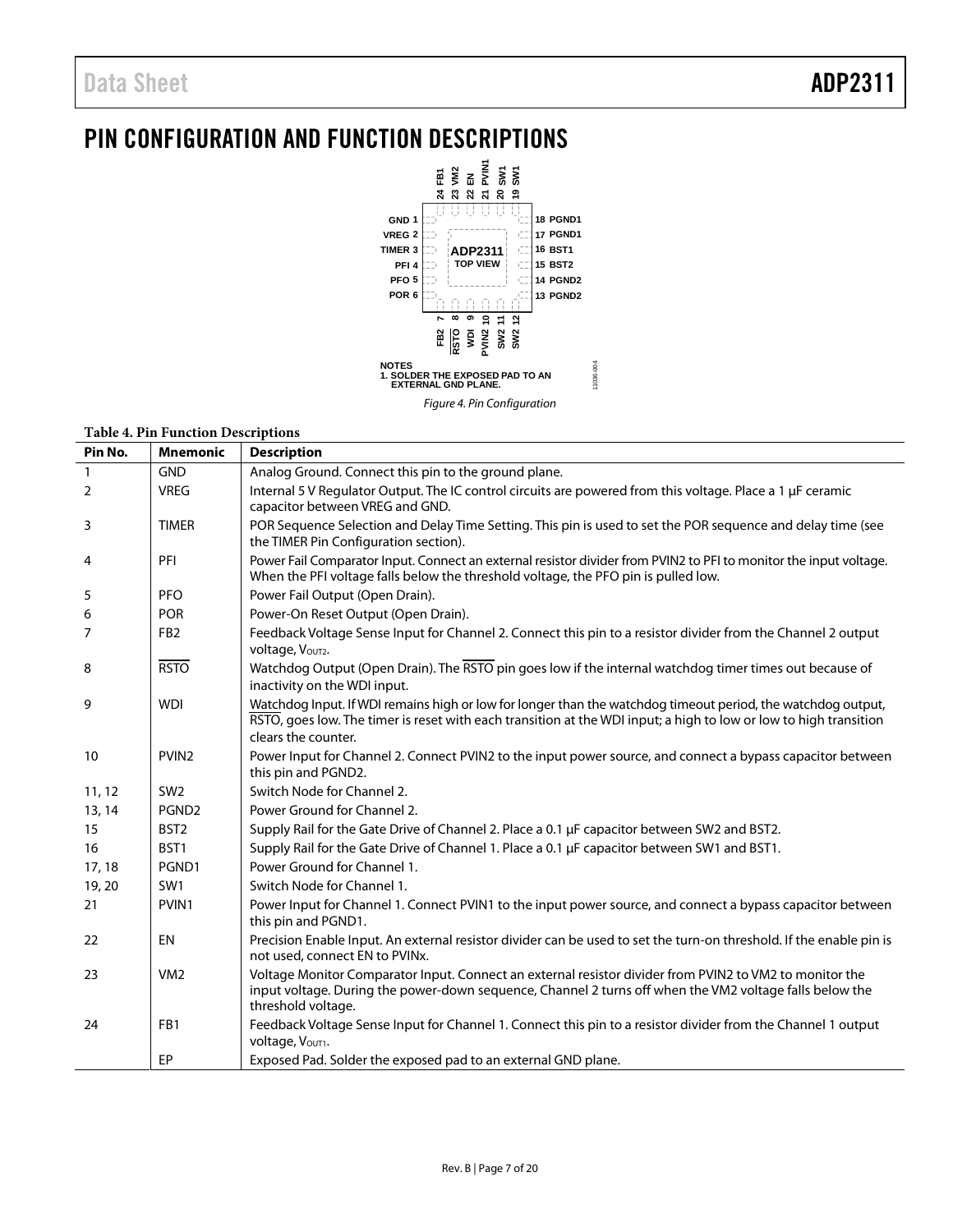# <span id="page-7-0"></span>TYPICAL PERFORMANCE CHARACTERISTICS

 $T_A = 25^{\circ}$ C,  $V_{IN} = 12$  V,  $V_{OUT} = 3.3$  V,  $L = 22 \mu H$ ,  $C_{OUT} = 47 \mu F/X7R/6.3$  V,  $f_{SW} = 300$  kHz, unless otherwise noted.

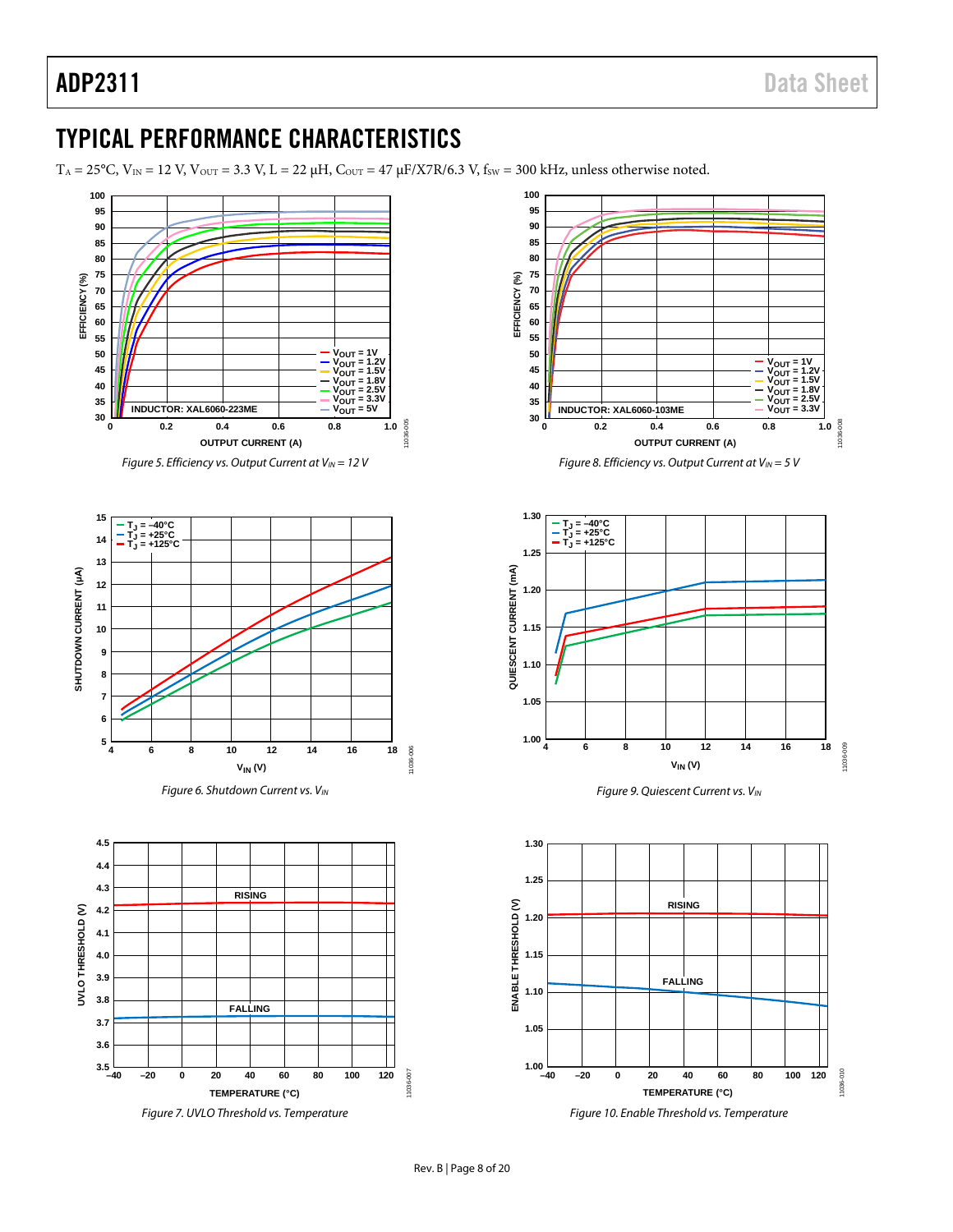# Data Sheet **ADP2311**



*Figure 11. EN Source Current vs. Temperature at*  $V_{EN}$  = 1 *V* 















*Figure 15. POR Threshold vs. Temperature*

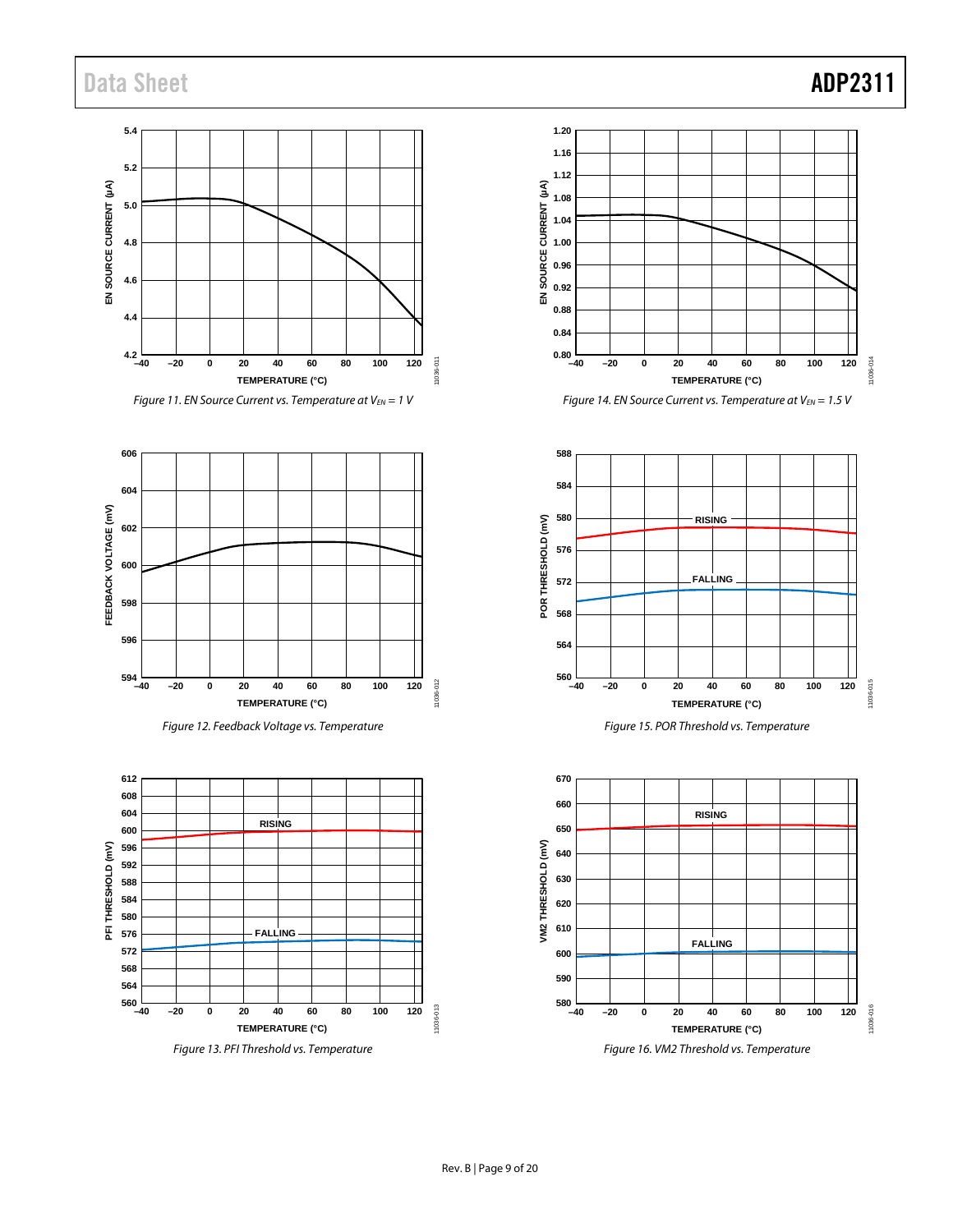



*Figure 18. Watchdog Reset Timeout Period vs. Temperature*



*Figure 19. TIMER Pin Source Current vs. Temperature*







*Figure 21. Normalized Watchdog Timeout Period vs. Temperature*



*Figure 22. Peak Current Limit Threshold vs. Temperature*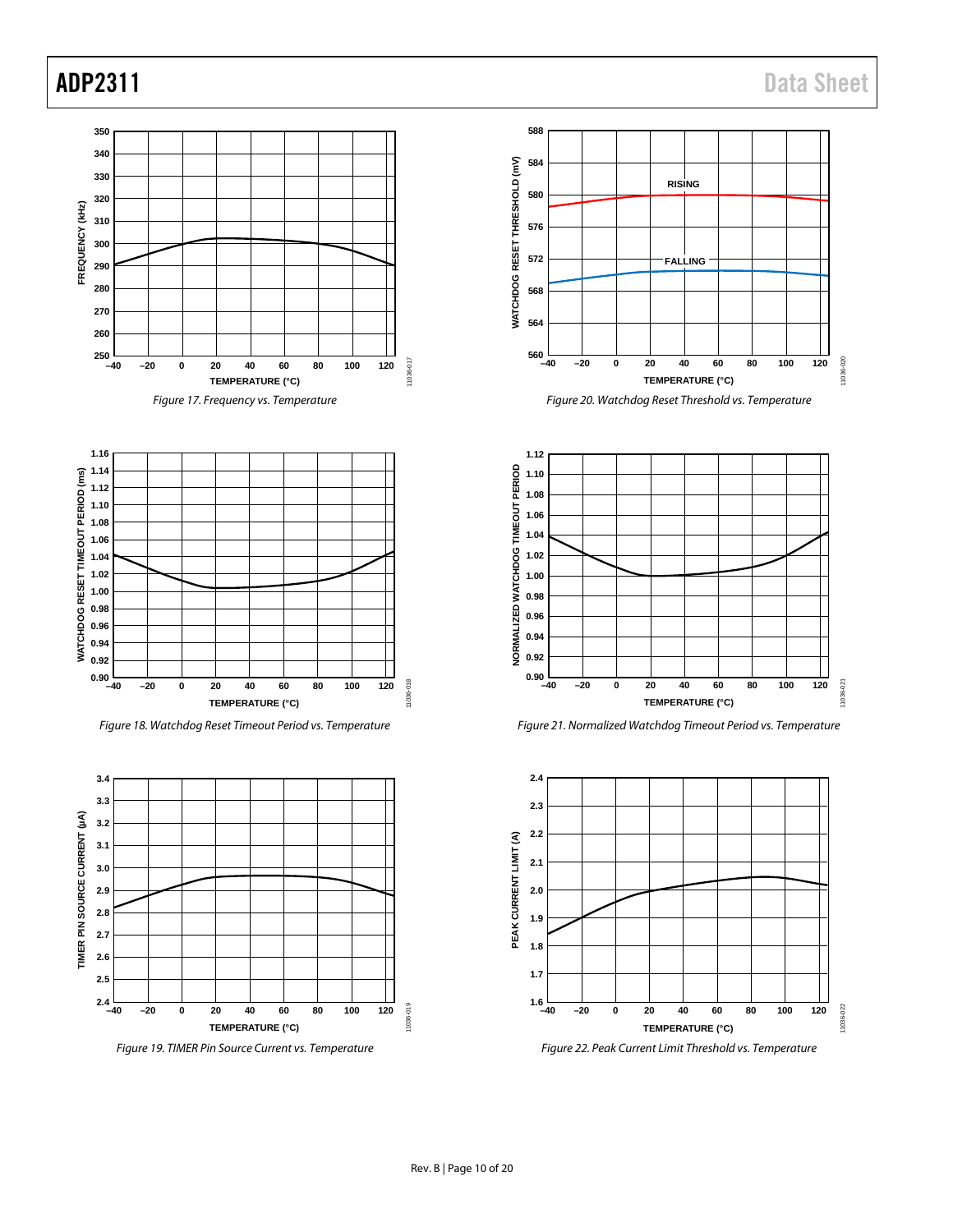## Data Sheet **ADP2311**

**160 150 140** MOSFET RESISTOR (mΩ) **130 MOSFET RESISTOR (mΩ) 120 110 100 90 80 70 60**  $50 -40$ 11036-023 11036-023 **–40 –20 0 20 40 60 80 100 120 TEMPERATURE (°C)** Figure 23. High-Side MOSFET R<sub>DSON</sub> vs. Temperature







Figure 25. Load Transient Response, 0.25 A to 0.75 A







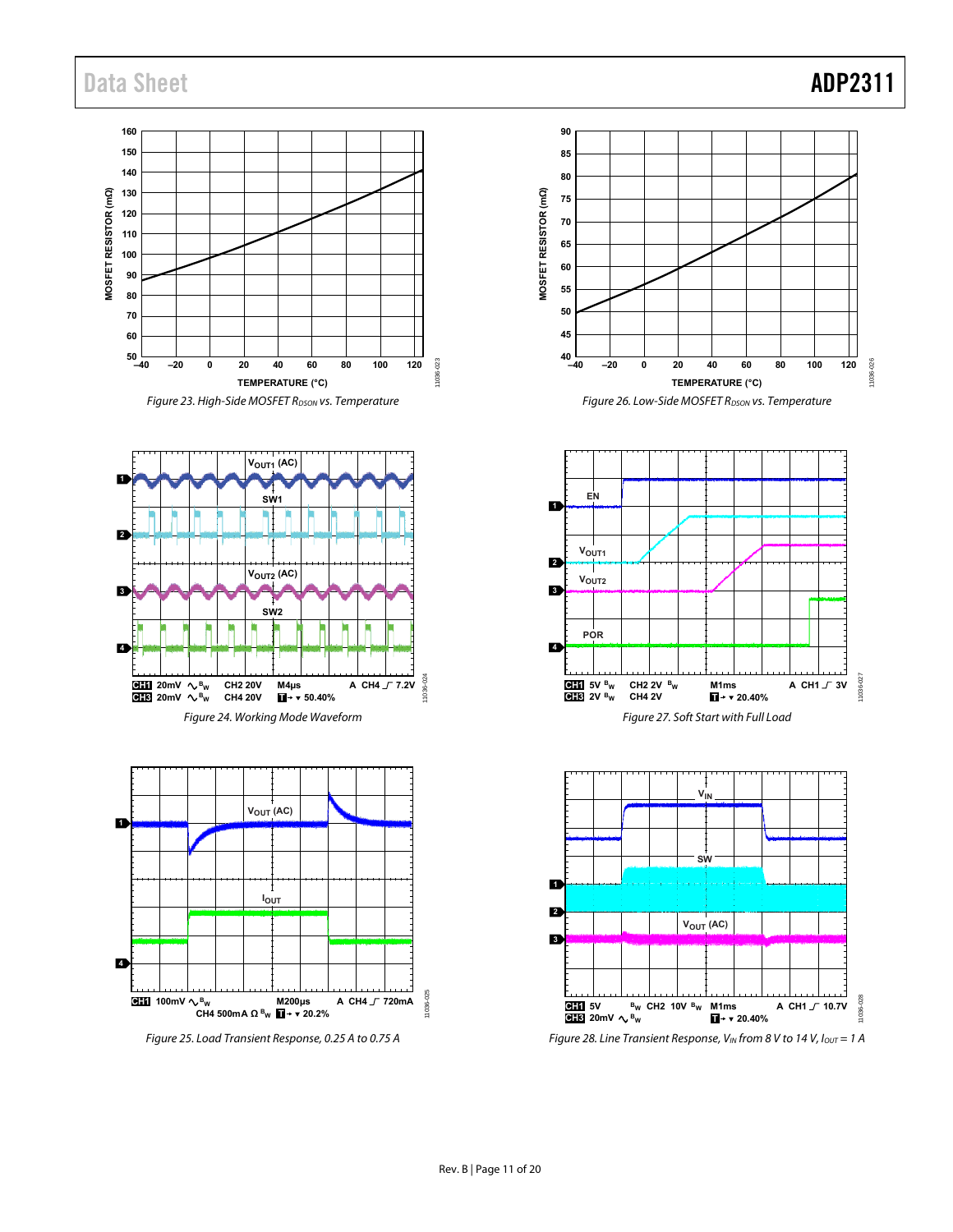

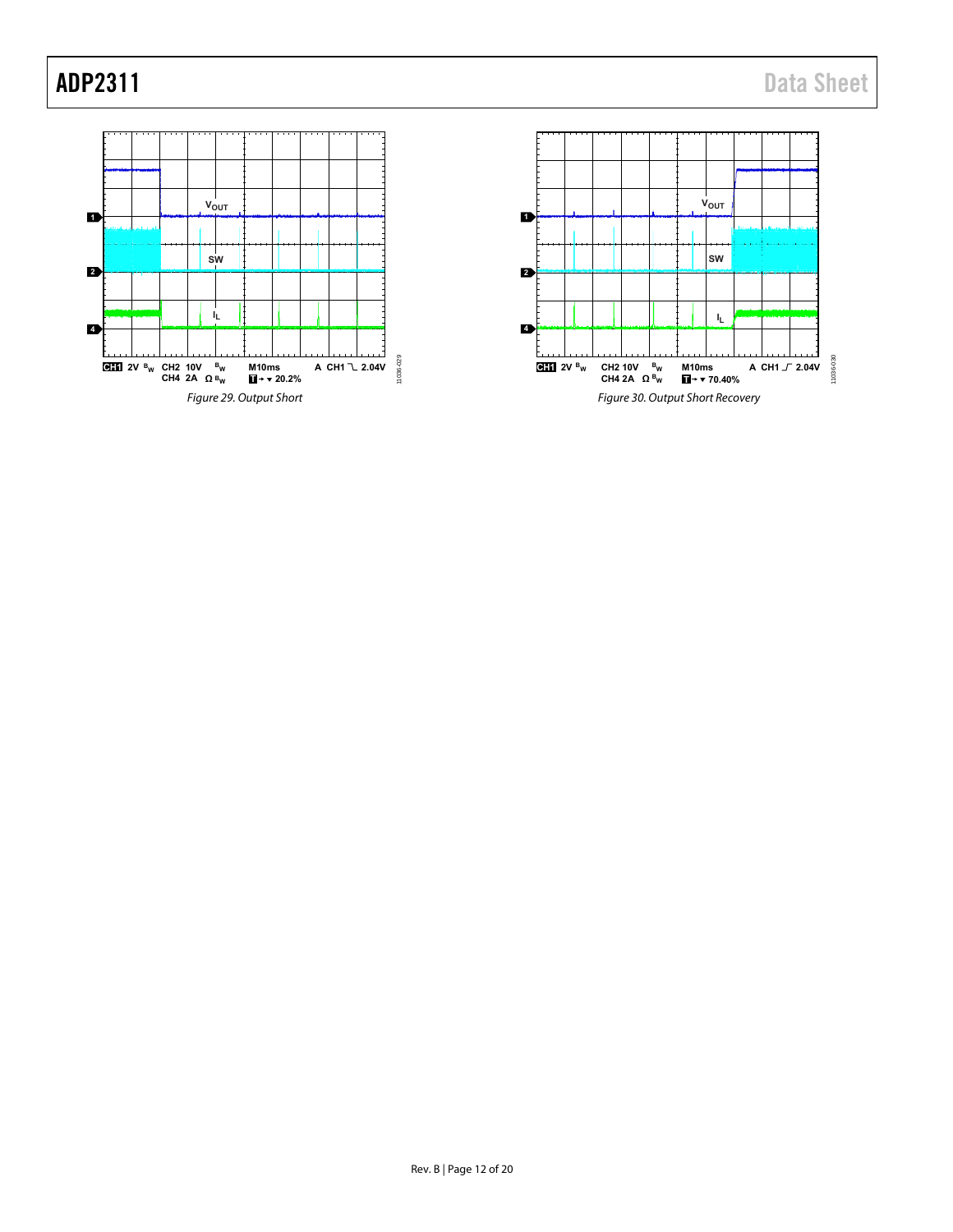## <span id="page-12-0"></span>THEORY OF OPERATION

Th[e ADP2311](http://www.analog.com/ADP2311?doc=ADP2311.pdf) is a fully integrated, dual output, step-down dc-to-dc regulator. Th[e ADP2311](http://www.analog.com/ADP2311?doc=ADP2311.pdf) can operate with an input voltage from 4.5 V to 18 V and can regulate the output voltage down to 0.6 V. Th[e ADP2311](http://www.analog.com/ADP2311?doc=ADP2311.pdf) also integrates power-up and power-down sequence circuitry and a watchdog timer to enhance system reliability.

### <span id="page-12-1"></span>**CONTROL SCHEME**

The [ADP2311](http://www.analog.com/ADP2311?doc=ADP2311.pdf) features a fixed frequency, current mode pulsewidth modulation (PWM) control architecture. At the start of each oscillator cycle, the high-side MOSFET turns on, placing a positive voltage across the inductor. The inductor current increases until the current sense signal crosses the peak inductor current threshold, which turns off the high-side MOSFET and turns on the low-side MOSFET. This places a negative voltage across the inductor, reducing the inductor current. The low-side MOSFET stays on for the remainder of the cycle.

### <span id="page-12-2"></span>**PRECISION ENABLE/SHUTDOWN**

The [ADP2311](http://www.analog.com/ADP2311?doc=ADP2311.pdf) has a precision enable pin for both channels. The EN pin has an internal pull-down current source of 5  $\mu$ A that provides a default turn-off when the EN pin is open.

When the voltage on the EN pin exceeds 1.2 V typical, Channel 1 and Channel 2 are enabled, and the internal pull-down current source at the EN pin is reduced to 1 µA, which allows the user to program the input voltage UVLO.

When the voltage on the EN pin falls below 1.1 V typical, Channel 1, Channel 2, and all internal circuits are turned off, and the device enters shutdown mode.

### <span id="page-12-3"></span>**INTERNAL REGULATOR (VREG)**

The internal regulator provides a stable voltage supply for the internal control circuits and bias voltage for the low-side gate drivers. It is recommended that a 1 µF ceramic capacitor be placed between VREG and GND. The internal regulator also includes a current-limit circuit for protection.

The PVIN1 pin provides the power supply for the internal regulator shared by both channels.

### <span id="page-12-4"></span>**BOOTSTRAP CIRCUITRY**

Th[e ADP2311](http://www.analog.com/ADP2311?doc=ADP2311.pdf) integrates boot regulators to provide the gate drive voltage for the high-side MOSFETs. The regulators generate 5 V bootstrap voltages between the BSTx pin and the SWx pin.

It is recommended that an X7R or X5R, 0.1 µF ceramic capacitor be placed between the BSTx and the SWx pins.

### <span id="page-12-5"></span>**SOFT START**

The [ADP2311](http://www.analog.com/ADP2311?doc=ADP2311.pdf) has integrated soft start circuitry to limit the output voltage rise time and to reduce inrush current at startup. The soft start time is fixed at 512 clock cycles (1.7 ms).

### <span id="page-12-6"></span>**PEAK CURRENT-LIMIT AND SHORT-CIRCUIT PROTECTION**

The [ADP2311](http://www.analog.com/ADP2311?doc=ADP2311.pdf) has a peak current-limit protection circuit to prevent current runaway. The high-side MOSFET peak current is limited to 2 A typical. When the peak inductor current reaches the current-limit threshold, the high-side MOSFET turns off, the low-side MOSFET turns on, and the overcurrent counter increments.

When the low-side MOSFET is turned on, the internal circuit continues to monitor the current going through the low-side MOSFET. At the end of every clock cycle, if the low-side MOSFET source current is greater than the low-side source current limit threshold (2.6 A typical), the high-side MOSFET stays off, the low-side MOSFET stays on for the next cycle, and the overcurrent counter increments. The high-side MOSFET turns on again when the low-side source current is below the low-side source current limit at the start of a cycle.

If the high-side MOSFET peak current does not exceed the peak current limit in one cycle, the overcurrent counter is reset. If the overcurrent counter reaches 10, the device enters hiccup mode. During hiccup mode, the high-side and low-side MOSFETs are both turned off. The device remains in hiccup mode for 4096 clock cycles and then attempts a soft start. If the current-limit fault is cleared, the device resumes normal operation; if the current-limit fault is still active, the device reenters hiccup mode.

The low-side MOSFET can also sink current from the load. If the low-side sink current limit is exceeded, both the low-side and high-side MOSFETs are turned off until the next cycle starts.

### <span id="page-12-7"></span>**POWER-ON RESET (POR)**

The POR pin is an active high, open-drain output that requires a resistor to pull it up to a voltage.

The POR threshold is referenced to the FBx pin voltage  $(V_{FB})$ and is specified as a percentage of  $V_{FB}$ . The POR falling threshold is 95% typical, 93.5% minimum, and 96.5% maximum, which covers the full temperature range. Therefore, the typical POR falling threshold is 95% of the typical  $V_{FB}$  value, the minimum POR falling threshold is 93.5% of the minimum VFB value, and the maximum POR falling threshold is 96.5% of the maximum V<sub>FB</sub> value.

If  $V_{FB}$  is at the minimum value of 0.591 V, the minimum voltage of the POR falling threshold is  $0.591$  V  $\times$  93.5% = 0.553 V.

If  $V_{FB}$  is at the maximum value of 0.609 V, the maximum voltage of the POR falling threshold is  $0.609 \text{ V} \times 96.5\% = 0.588 \text{ V}$ .

Therefore, the worst-case POR falling threshold voltage range is 0.553 V to 0.588 V.

The typical POR falling threshold voltage is  $0.6$  V  $\times$  95% = 0.57 V.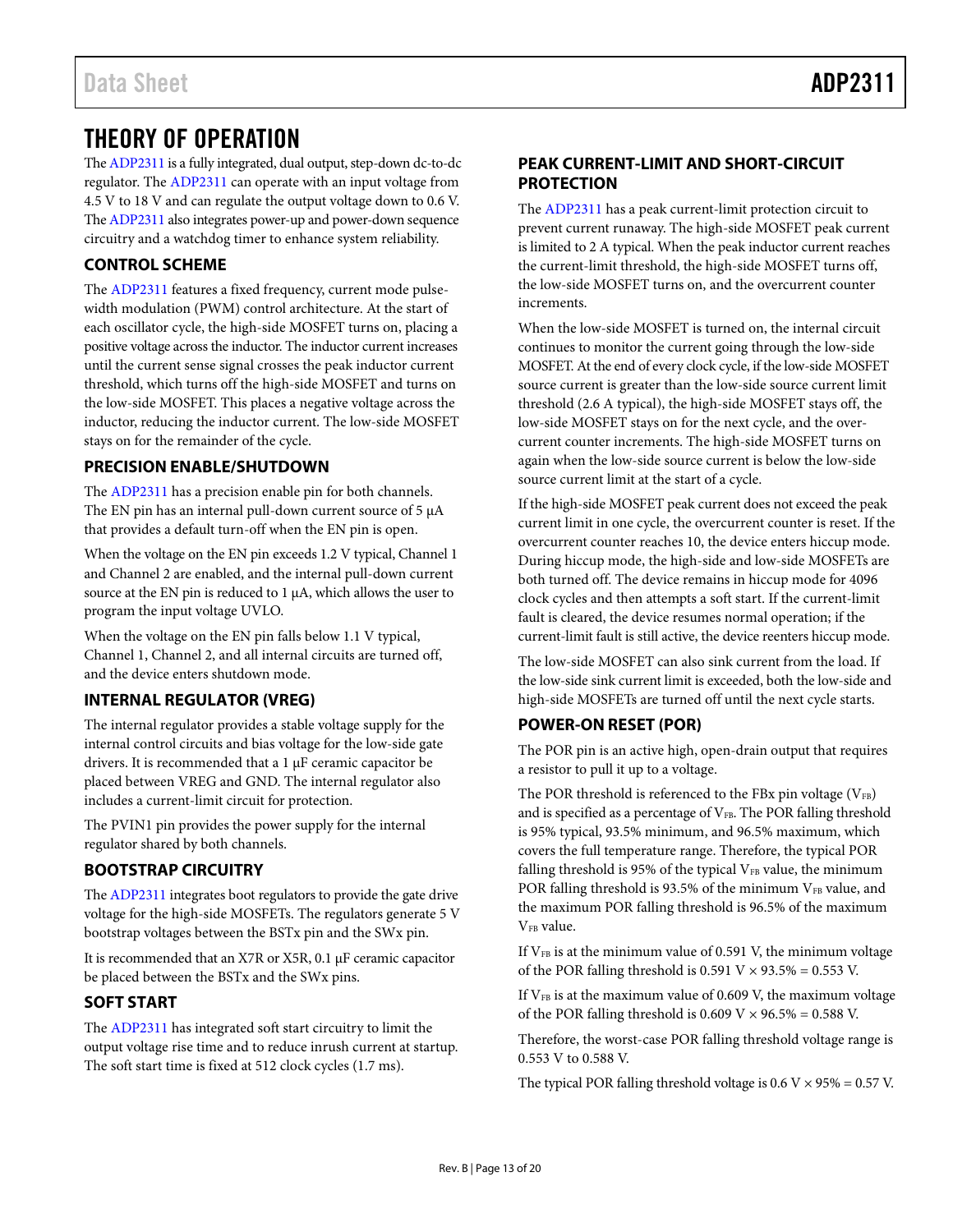The POR function has hysteresis of 1.5% between the falling and rising thresholds. The POR rising threshold is 96.5% typical, 95% minimum, and 98% maximum. Therefore, the typical POR rising trigger voltage is  $0.6$  V  $\times$  96.5% = 0.579 V. The POR rising threshold voltage is always higher than the POR falling threshold voltage.

### <span id="page-13-0"></span>**TIMER PIN CONFIGURATION**

The POR sequence timing and delay time depend on the configuration of the TIMER pin.

[Figure 31 s](#page-13-1)hows the first configuration of the TIMER pin. [Figure 34 s](#page-13-2)hows the power-on reset timing for this configuration. As shown in [Figure 31,](#page-13-1) a capacitor is connected between the TIMER pin and GND. The POR pin is pulled high when both  $V<sub>OUT1</sub>$  and  $V<sub>OUT2</sub>$  are above 96.5% of the  $V<sub>OUTX</sub>$  nominal value after a delay time. The POR pin is pulled low when either  $V<sub>OUT1</sub>$ or V<sub>OUT2</sub> falls below 95% of the V<sub>OUTx</sub> nominal voltage.

The POR delay time is determined by the maximum value between the internal default delay of 1.7 ms and an external delay time calculated by the following equation:

$$
t_{\text{DELAY}} = \frac{0.6 \text{ V} \times C_{\text{TIMER}}}{I_{\text{TIMER}}}
$$

where:

*CTIMER* is the capacitor between the TIMER pin and GND (1 nF to 68 nF).

 $I_{TIMER}$  is the pull-up current of the TIMER pin (3  $\mu$ A).

[Figure 32 s](#page-13-3)hows the second configuration of the TIMER pin. [Figure 35 s](#page-13-4)hows the power-on reset timing for this configuration. As shown in [Figure 32,](#page-13-3) a resistor and capacitor are connected between the TIMER pin and GND. The POR pin is pulled high when both V<sub>OUT1</sub> and V<sub>OUT2</sub> are above 96.5% of the V<sub>OUTx</sub> nominal value after a delay time. The POR pin is pulled low when  $V<sub>OUT1</sub>$ or V<sub>OUT2</sub> falls below 95% of the V<sub>OUTx</sub> nominal voltage or when the watchdog timer times out (the  $\overline{\text{RSTO}}$  pin is taken from high to low).

The POR delay time is determined by the maximum value between the internal default delay of 1.7 ms and an external delay time calculated by the following equation:

$$
t_{DELAY} = (0.6 \text{ V} - I_{TIMER} \times R_{SEQ}) \times \frac{C_{TIMER}}{I_{TIMER}}
$$

where:

 $R_{SEQ}$  is a resistor in the range of 8 k $\Omega$  to 12 k $\Omega$ . Typically, a 10 kΩ resistor is chosen for *RSEQ*.

*CTIMER* is a capacitor in the range of 1 nF to 68 nF.

[Figure 33 s](#page-13-5)hows the third configuration of the TIMER pin. [Figure 35 s](#page-13-4)hows the power-on reset timing for this configuration. In this configuration, the TIMER pin is floating. The POR delay time is fixed at 1.7 ms.



<span id="page-13-1"></span>Figure 31. Capacitor Connected Between TIMER and GND



<span id="page-13-3"></span>Figure 32. Resistor and Capacitor Connected Between TIMER and GND

11036-032





<span id="page-13-5"></span>

Figure 34. Power-On Reset Timing fo[r Figure 31](#page-13-1) 

<span id="page-13-4"></span><span id="page-13-2"></span>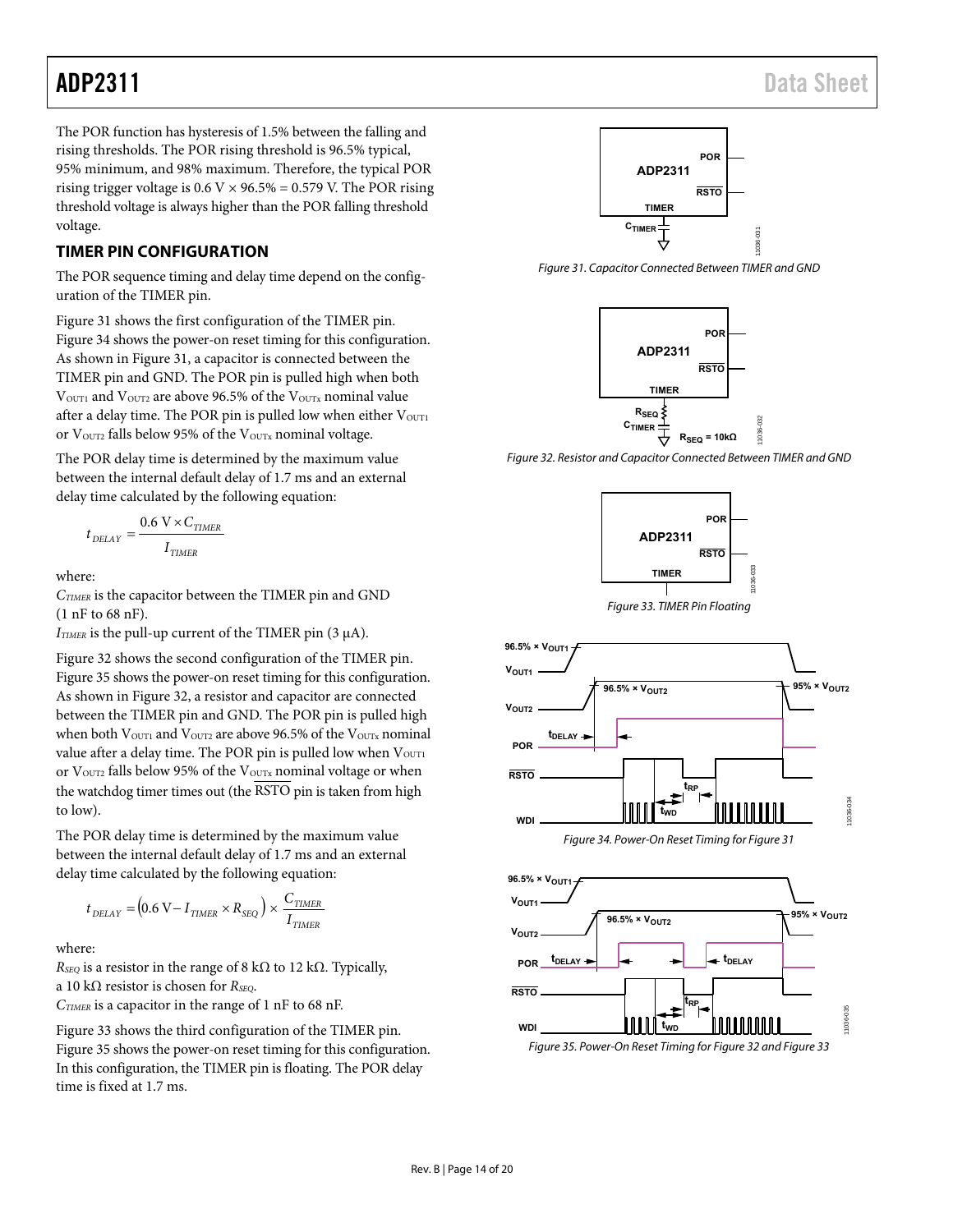### <span id="page-14-0"></span>**POWER FAIL COMPARATOR**

The [ADP2311](http://www.analog.com/ADP2311?doc=ADP2311.pdf) integrates a power fail comparator that can generate a warning when the input voltage falls below the designated voltage. When the PFI input voltage falls below 0.575 V, the PFO pin is pulled low. When the PFI input voltage rises above 0.6 V, the PFO pin is pulled high. The low leakage current of the PFI pin allows the use of a large value external resistor to reduce system current consumption.

The PFO pin can be used to send a warning signal to the processor in case of an abnormal input voltage condition so that the processor can prepare to power down the system before power is lost.

### <span id="page-14-1"></span>**VOLTAGE MONITOR COMPARATOR (VM2)**

The VM2 pin connects to an accurate comparator. When the VM2 voltage falls below 0.6 V, Channel 2 is turned off. When the VM2 voltage rises above 0.65 V, Channel 2 is allowed to power up if the EN pin is high and PFI is above 0.6 V.

### <span id="page-14-2"></span>**WATCHDOG TIMER**

The watchdog timer circuit is used to monitor the activity of the processor. During power-up, the watchdog timer circuit does not acknowledge pulses from the WDI pin until the voltage at FB2 is above the reset threshold and the reset timeout period  $(t_{RP})$  has elapsed. During the power-up sequence, the RSTO pin is pulled low and remains low until the watchdog timer circuit is activated. The watchdog timer circuit can be initialized only by a low to high transition on the WDI pin both after power up and after a watchdog timeout (see [Figure 36\)](#page-14-6).



*Figure 36. Watchdog Timing Diagram*

<span id="page-14-6"></span>After the watchdog timer circuit is active, it is cleared with every low to high or high to low logic transition on the WDI pin, which can detect pulse widths as short as 80 ns. If the WDI pin remains high or low for longer than the watchdog timeout period (t<sub>WD</sub>), a reset is asserted, and the RSTO pin is pulled low. The processor is required to toggle the WDI pin within the timeout period; therefore, it indicates a code execution error, and the generated reset pulse  $(t_{RP})$  restarts the microprocessor in a known state.

The watchdog timer can also be cleared by a reset assertion due to an undervoltage condition on  $V<sub>OUT2</sub>$ . When the FB2 voltage is below the reset threshold, a reset is asserted; the watchdog timer is cleared and does not begin counting again until reset is deasserted.

The watchdog timeout  $(t_{WD})$  is set by the factory to one of four possible values: 50 ms, 100 ms, 150 ms, and 200 ms (see the [Ordering Guide\)](#page-19-1).

### <span id="page-14-3"></span>**POWER-UP AND POWER-DOWN SEQUENCE**

The [ADP2311](http://www.analog.com/ADP2311?doc=ADP2311.pdf) has a controlled power-up and power-down sequence. During power-up, Channel 1 is powered up before Channel 2. During power-down, Channel 2 is powered down before Channel 1.

Channel 1 does not power up until all of the following conditions are met followed by a 128 cycle delay:

- The PFI voltage exceeds 0.6 V.
- The voltage on the EN pin exceeds 1.2 V.
- Both the FB1 and FB2 voltages are less than 48 mV.

When  $V<sub>OUT1</sub>$  reaches 96.5% of its normal voltage, Channel 2 is powered up after a delay of 256 cycles.

During power-down, when the VM2 voltage falls below 0.6 V, Channel 2 is turned off and power feedback occurs. Channel 2 energy is fed back to the input voltage to speed up the discharge time of Channel 2. When the FB2 output voltage falls below 48 mV, Channel 1 is allowed to turn off, and power feedback occurs to speed up the discharge time of Channel 1.

The power feedback feature allows the Channel 1 and Channel 2 output voltage fall time (100% to 10%) to be within 10 ms.

### <span id="page-14-4"></span>**OVERVOLTAGE PROTECTION (OVP)**

The [ADP2311](http://www.analog.com/ADP2311?doc=ADP2311.pdf) provides an OVP feature to protect the system against output shorts to a higher voltage supply or when a strong load disconnect transient occurs.

If the feedback voltage increases to 0.7 V, the high-side MOSFET turns off and the low-side MOSFET turns on until the negative current limit threshold is triggered. After the negative current limit threshold is triggered, both MOSFETs are held in the off state until the FBx pin voltage falls to 0.63 V, at which point the [ADP2311](http://www.analog.com/ADP2311?doc=ADP2311.pdf) resumes normal operation.

### <span id="page-14-5"></span>**UNDERVOLTAGE LOCKOUT (UVLO)**

The UVLO threshold is 4.2 V with hysteresis of 0.5 V to prevent power-on glitches on the device. When the PVIN1 or PVIN2 voltage rises above 4.2 V, Channel 1 or Channel 2 is enabled, and the soft start period begins. When PVIN1 or PVIN2 falls below 3.7 V, Channel 1 or Channel 2 is turned off.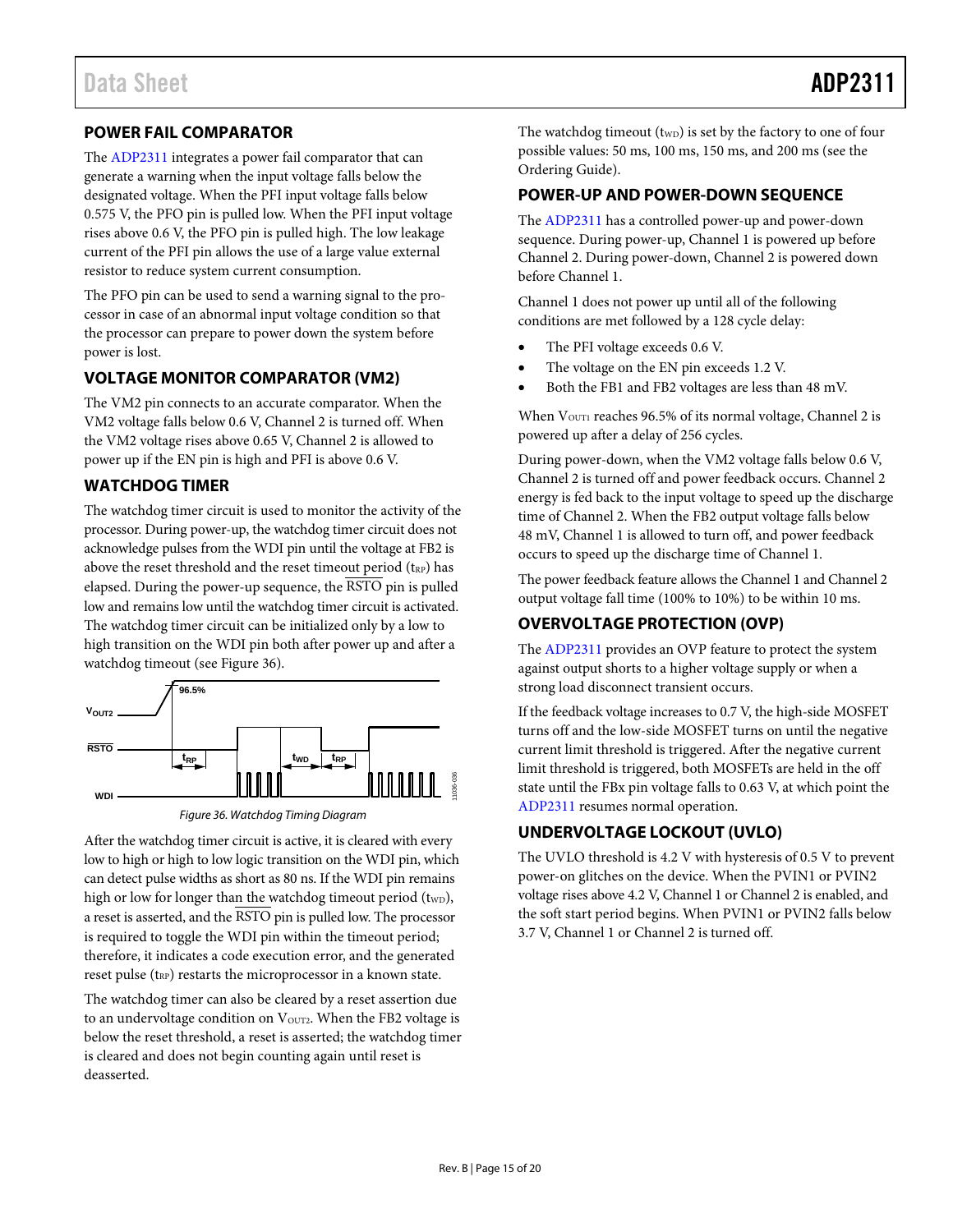### <span id="page-15-0"></span>**THERMAL SHUTDOWN**

If the [ADP2311](http://www.analog.com/ADP2311?doc=ADP2311.pdf) junction temperature exceeds 150°C, the PFO pin is immediately pulled low, and Channel 2 enters power feedback mode. When VOUT2 falls below 95% of its nominal voltage, the POR and RSTO pins are pulled low. When the FB2 voltage falls below 48 mV, Channel 1 turns off and enters discharge mode.

A 15°C hysteresis is included so that th[e ADP2311](http://www.analog.com/ADP2311?doc=ADP2311.pdf) does not recover from thermal shutdown until the on-chip temperature falls below 135°C. Upon recovery, a soft start is initiated before normal operation. [Figure 37](#page-15-1) shows the power sequence during thermal protection based on the circuit shown i[n Figure 38.](#page-18-1)

<span id="page-15-1"></span>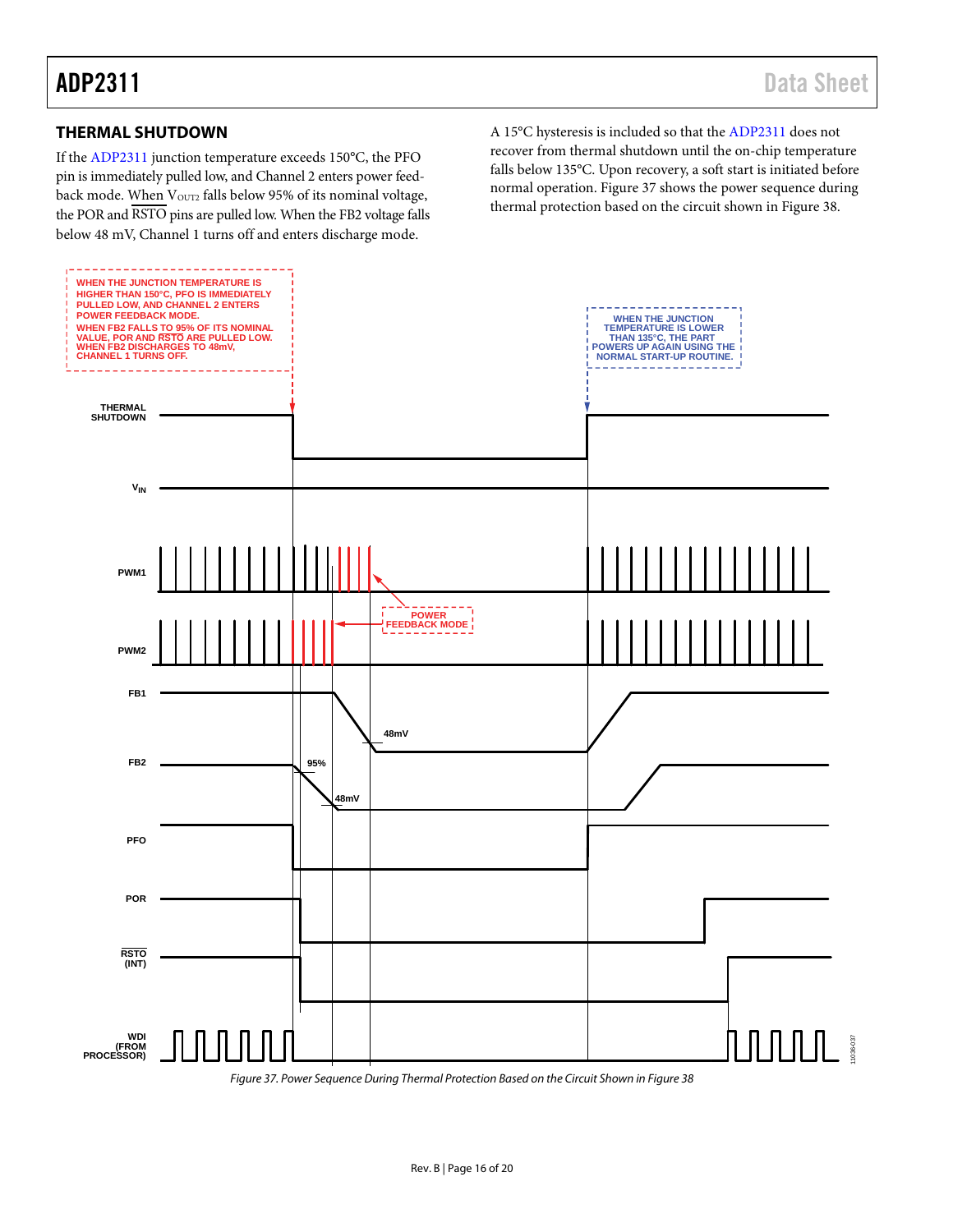## <span id="page-16-0"></span>APPLICATIONS INFORMATION **INPUT CAPACITOR SELECTION**

<span id="page-16-1"></span>The input capacitor reduces the input voltage ripple caused by the switch current on PVINx. Place the input capacitor as close as possible to the PVINx pin. A ceramic capacitor in the 10 μF to 47 μF range is recommended. The loop composed of the input capacitor, the high-side MOSFET, and the low-side MOSFET must be kept as small as possible.

The voltage rating of the input capacitor must be greater than the maximum input voltage. Ensure that the rms current rating of the input capacitor is larger than the value calculated from the following equation:

 $I_{CIN RMS} = I_{OUT} \times \sqrt{D \times (1 - D)}$ 

where *D* is the duty cycle  $(D = V_{OUT}/V_{IN})$ .

### <span id="page-16-2"></span>**OUTPUT VOLTAGE SETTING**

The output voltage of th[e ADP2311](http://www.analog.com/ADP2311?doc=ADP2311.pdf) can be set by an external resistor divider using the following equation:

$$
V_{OUT}=0.6\times\left(1+\frac{R_{TOP}}{R_{BOT}}\right)
$$

To limit the output voltage accuracy degradation due to the FB bias current (0.1  $\mu$ A maximum) to less than 0.5% (maximum), ensure that  $R_{\text{BOT}}$  < 30 kΩ.

[Table 5](#page-16-4) lists the recommended resistor divider values for various output voltages.

<span id="page-16-4"></span>**Table 5. Resistor Divider Values for Various Output Voltages**

| $V_{\text{OUT}}(V)$ | $R_{\text{TOP}} \pm 1\%$ (kΩ) | $R_{\text{BOT}}$ ± 1% (k $\Omega$ ) |
|---------------------|-------------------------------|-------------------------------------|
| 1.0                 | 10                            | 15                                  |
| 1.2                 | 10                            | 10                                  |
| 1.5                 | 15                            | 10                                  |
| 1.8                 | 20                            | 10                                  |
| 2.5                 | 47.5                          | 15                                  |
| 3.3                 | 10                            | 2.21                                |
| 5.0                 | 22                            | 3                                   |

### <span id="page-16-3"></span>**INDUCTOR SELECTION**

The inductor value is determined by the operating frequency, input voltage, output voltage, and inductor ripple current. Using a small inductor value leads to a faster transient response, but degrades efficiency due to a larger inductor ripple current. Using a large inductor value leads to smaller ripple current and better efficiency, but results in a slower transient response.

As a guideline, the inductor ripple current,  $\Delta I_L$ , is typically set to one-third of the maximum load current. The inductor value is calculated using the following equation:

$$
L = \frac{(V_{IN} - V_{OUT}) \times D}{\Delta I_L \times f_{SW}}
$$

where:

*VIN* is the input voltage. *V<sub>OUT</sub>* is the output voltage. *D* is the duty cycle  $(D = V_{OUT}/V_{IN})$ . Δ*IL* is the inductor current ripple. *fSW* is the switching frequency.

The peak inductor current is calculated by

$$
I_{PEAK} = I_{OUT} + \frac{\Delta I_L}{2}
$$

The saturation current of the inductor must be larger than the peak inductor current. For ferrite core inductors with a quick saturation characteristic, the saturation current rating of the inductor must be higher than the current-limit threshold of the switch to prevent the inductor from reaching saturation.

The rms current of the inductor is calculated using the following equation:

$$
I_{RMS} = \sqrt{I_{OUT}^2 + \frac{\Delta I_L^2}{12}}
$$

Shielded ferrite core materials are recommended for low core loss and low EMI. [Table 6](#page-16-5) lists some recommended inductors.

### <span id="page-16-5"></span>**Table 6. Recommended Inductors**

| Vendor    | Part No.                | Value<br>$(\mu H)$ | $I_{SAT}$ (A) | Ims(A) | <b>DCR</b><br>$(m\Omega)$ |
|-----------|-------------------------|--------------------|---------------|--------|---------------------------|
| Sumida    | CDRH8D58/<br>LDNP-100NC | 10                 | 2.2           | 4.5    | 20.5                      |
|           | CDRH8D58/<br>LDNP-150NC | 15                 | 1.9           | 3.6    | 29                        |
|           | CDRH8D58/<br>LDNP-220NC | 22                 | 1.4           | 3.3    | 36.2                      |
| Coilcraft | XAL6060-103ME           | 10                 | 7.6           | 7      | 27                        |
|           | XAL6060-153ME           | 15                 | 5.8           | 6      | 39.7                      |
|           | XAL6060-223ME           | 22                 | 5.6           | 5      | 55.1                      |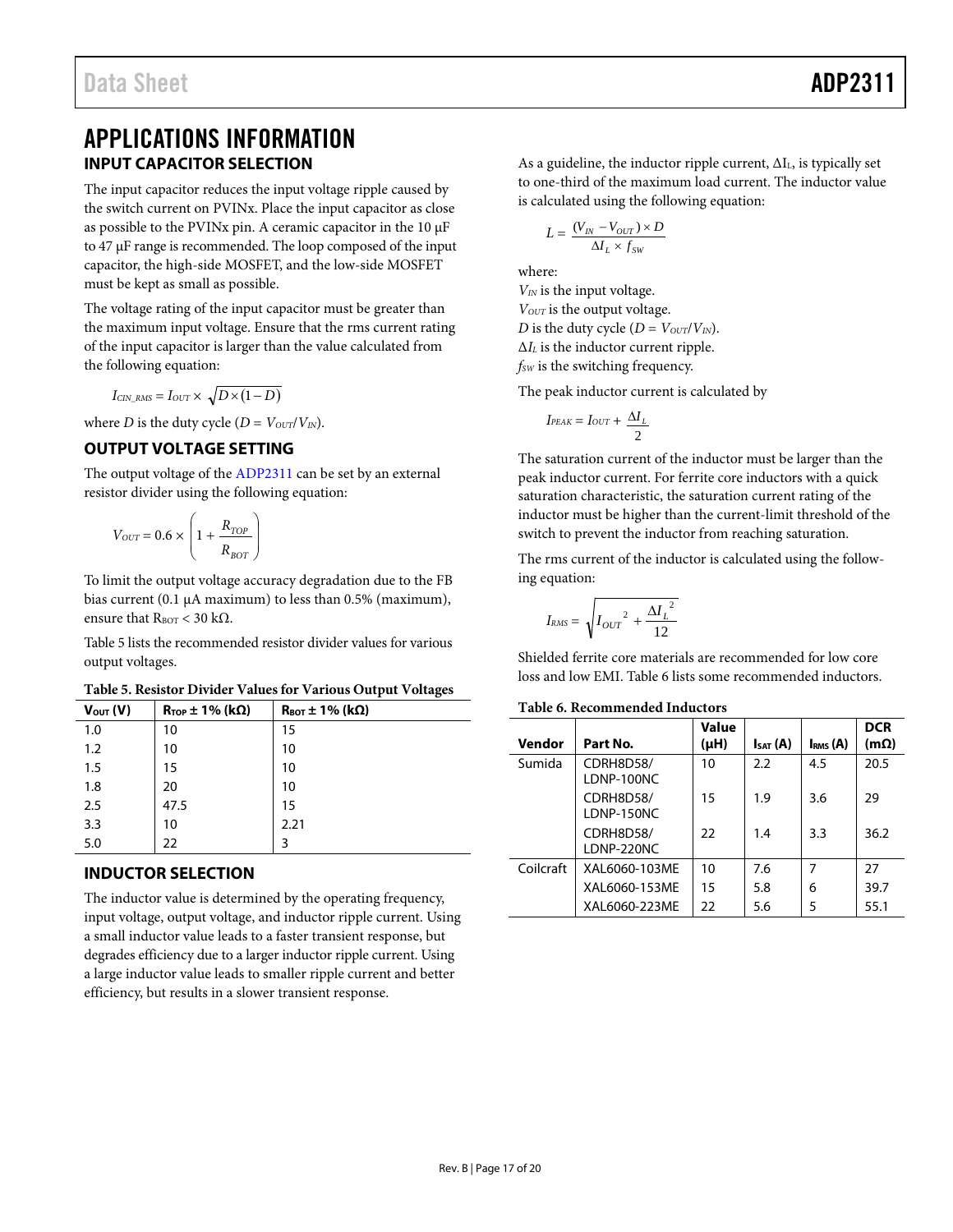### <span id="page-17-0"></span>**OUTPUT CAPACITOR SELECTION**

The output capacitor selection affects both the output voltage ripple and the loop dynamics of the regulator. The [ADP2311](http://www.analog.com/ADP2311?doc=ADP2311.pdf) is designed to operate with small ceramic capacitors that have low equivalent series resistance (ESR) and low equivalent series inductance (ESL) and can, therefore, easily meet the output voltage ripple specifications.

When the regulator operates in continuous conduction mode, the overall output voltage ripple is the sum of the voltage spike caused by the output capacitor ESR plus the voltage ripple caused by the charging and discharging of the output capacitor.

$$
\Delta V_{RIPPLE} = \Delta I_L \times \left(\frac{1}{8 \times f_{SW} \times C_{OUT}} + ESR_{C_{OUT}}\right)
$$

Capacitors with lower ESR are preferable to guarantee low output voltage ripple, as shown in the following equation:

$$
ESR_{C_{OUT}} \leq \frac{\Delta V_{RIPPLE}}{\Delta I_L}
$$

Ceramic capacitors are manufactured with a variety of dielectrics, each with different behavior over temperature and applied voltage. X5R or X7R dielectrics are recommended for best performance due to their low ESR and small temperature coefficients.

[Table 7](#page-17-1) lists recommended output capacitors for  $V_{\text{OUT}} \leq 5.0$  V.

### <span id="page-17-1"></span>Table 7. Recommended Output Capacitors for  $V_{OUT} \le 5.0 V$

| Vendor     | Part No.            | Value             |
|------------|---------------------|-------------------|
| Murata     | GRM31CR60J226KE19   | 22 µF, 6.3 V, X5R |
|            | GRM32ER60J476ME20   | 47 µF, 6.3 V, X5R |
| <b>TDK</b> | C3216X5R0J226M160AA | 22 µF, 6.3 V, X5R |
|            | C3216X5R0J336M130AC | 33 µF, 6.3 V, X5R |
|            | C3216X5R0J476M160AC | 47 µF, 6.3 V, X5R |

[Table 8](#page-17-2) lists the recommended external inductors and output capacitors for typical applications with the [ADP2311.](http://www.analog.com/ADP2311?doc=ADP2311.pdf)

<span id="page-17-2"></span>

| Table 8. Recommended External Components for Typical |
|------------------------------------------------------|
| Applications                                         |

| $V_{IN}(V)$ | $V_{\text{OUT}}(V)$ | L (μH) | $C_{\text{OUT}}(\mu F)$ | $R_{\text{TOP}}$ (k $\Omega$ ),<br>±1% | $R_{\text{BOT}}$ (k $\Omega$ ),<br>±1% |
|-------------|---------------------|--------|-------------------------|----------------------------------------|----------------------------------------|
| 12          | 1.0                 | 10     | $2 \times 47$           | 10                                     | 15                                     |
| 12          | 1.2                 | 10     | $2 \times 47$           | 10                                     | 10                                     |
| 12          | 1.5                 | 15     | $2 \times 47$           | 15                                     | 10                                     |
| 12          | 1.8                 | 15     | 47                      | 20                                     | 10                                     |
| 12          | 2.5                 | 22     | 47                      | 47.5                                   | 15                                     |
| 12          | 3.3                 | 22     | 22                      | 10                                     | 2.21                                   |
| 12          | 5.0                 | 33     | 22                      | 22                                     | 3                                      |
| 5           | 1.0                 | 10     | $2 \times 47$           | 10                                     | 15                                     |
| 5           | 1.2                 | 10     | $2 \times 47$           | 10                                     | 10                                     |
| 5           | 1.5                 | 10     | 47                      | 15                                     | 10                                     |
| 5           | 1.8                 | 10     | 47                      | 20                                     | 10                                     |
| 5           | 2.5                 | 10     | 22                      | 47.5                                   | 15                                     |
| 5           | 3.3                 | 10     | 22                      | 10                                     | 2.21                                   |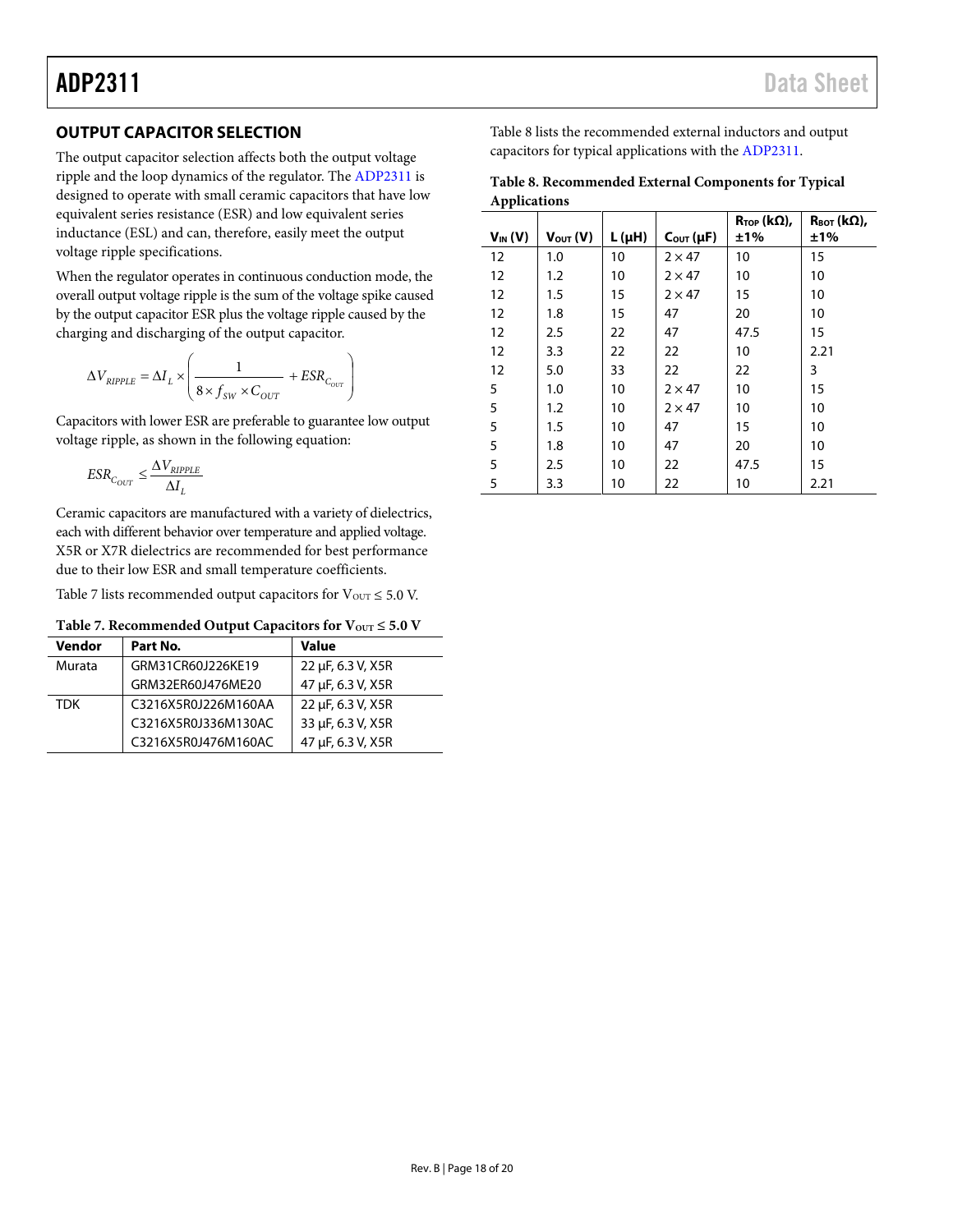# <span id="page-18-0"></span>APPLICATION CIRCUIT



<span id="page-18-1"></span>*Figure 38. Typical Application Circuit (Input Power Fail Voltage Programmed at 14.4 V/13.8 V; Channel 2 Turned Off at 5.1 V)*



*Figure 39. Power-Up and Power-Down Sequence Based on the Circuit Shown i[n Figure 38](#page-18-1)*